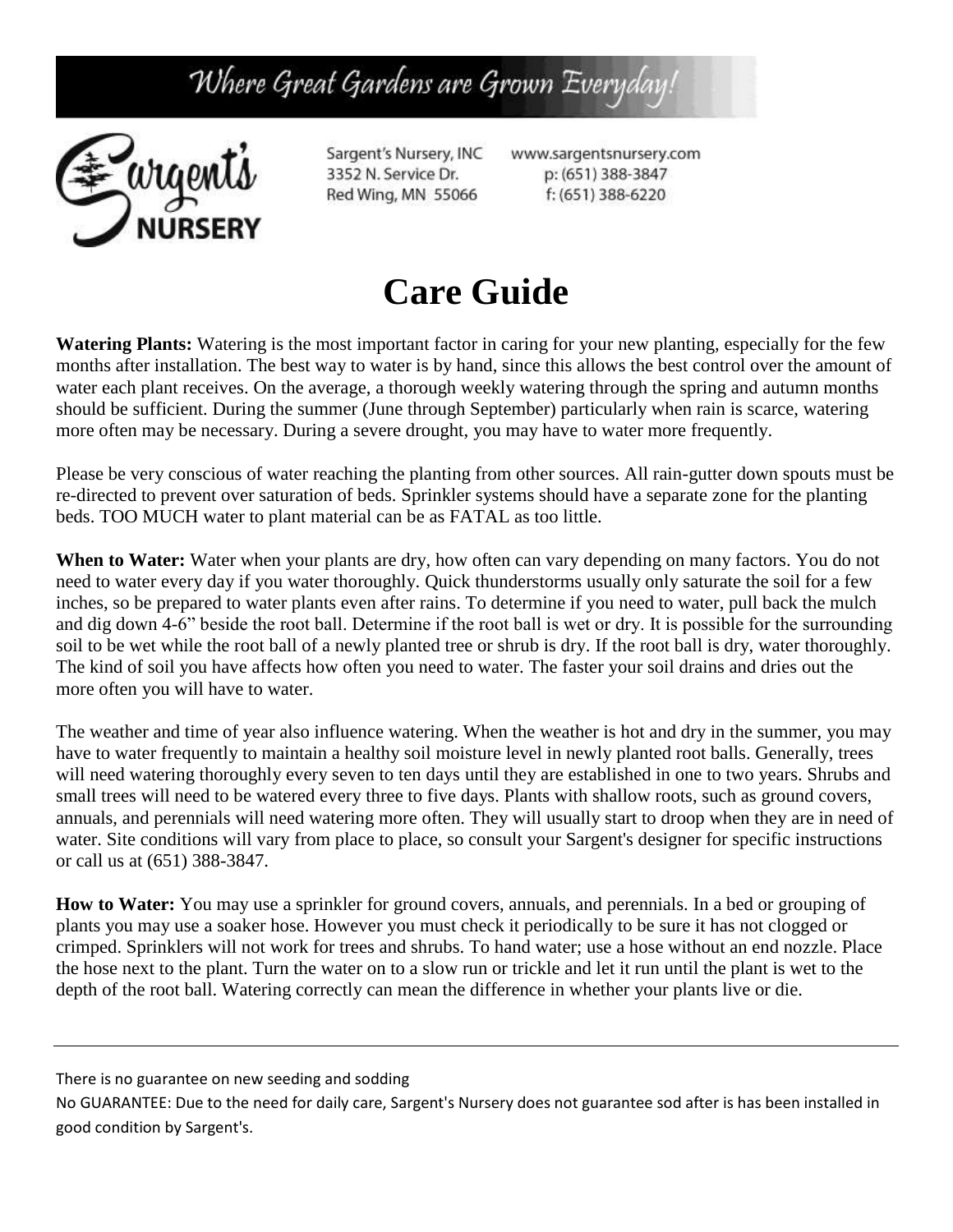## **Watering for Established Lawns**

Lawns require more water per square foot than any other garden plant. In general a lawn needs to be watered if the annual rainfall is below 40 inches per year. Additionally in droughty summer periods, if it hasn't rained at least one inch within the past 7 to 10 days, you need to water your lawn. Some people make the mistake of applying frequent, light sprinklings. This does not benefit the lawn; rather it wastes water and encourages annual weeds.

### **Care Instructions for Newly Sodded Lawns**

**Watering Requirements:** Water sod daily to a depth of approximately 3/4" - enough to get the subsoil wet. This may take a sprinkler 4-6 hours. Pick up a corner of the sod to test the moisture. If the subsoil is wet, then it is sufficiently watered. Continue watering for 2-3 weeks or until the sod becomes firmly rooted. Sod must stay evenly moist.

After the lawn is established, be sure that it receives the equivalent of 1" or more of rain/water each week.

**Fertilizing:** Initial fertilizing, use Starter Fertilizer.

No pre-emergent or broadleaf weed controls should be used until the lawn has matured. Midsummer, apply Bonide's Weed and Feed fertilizer after the 6th or 7th time of mowing. In the late Fall, apply Bonide's Fall Winterizer Lawn Food. Next year, follow Bonide's Phase 1-4 Fertilizing program for optimal feeding and weed control.

**Mowing:** Let grass grow to at least 3" before mowing and cut no more than 1/3 of the height at a time. Additionally, a sharp mower blade will make a big difference for the health and appearance of your lawn. Mow less in the heat of summer and discontinue mowing when fall temperatures are consistently below 50 degrees.

\*If Moles are a problem in your lawn, apply Mole Max throughout growing season.

#### **Newly Seeded Lawns in the Fall**

**Watering Requirements:** Water newly seeded lawns twice a day for 15 – 20 minutes at a time until grass seed germinates. Gradually increase watering to soak the soil deeply and encourage deeper root growth. -Water once a day for 2 weeks for 30 – 40 minutes.

-Continue watering until we have a hard freeze. It's important that the newly planted grass does not go into winter with dry soil.

-Grass will start actively growing in the spring and may need watering if we do not get adequate spring moisture. Continue to water through dry periods as your lawn is established. Keep in mind that deep watering will encourage deeper root growth and help the grass to better withstand drought and heat.

**Fertilizing and Weed Control:** Newly installed grass seed should be fertilized with *Greenview Starter Fertilizer for Newly Seeded Lawns with Crab Grass Preventer*. You will not need additional fertilizer this season.

#### **Next Year Fertilizing:**

-Before May 15th apply *Greenview Starter Fertilizer for Newly Seeded Lawns with Crab Grass Preventer*. -By June 15th, follow with *Bonide Phase 2 Fertilizer* with broad leaf weed control once weeds are actively growing.

-July 15th and July 30th apply *Bonide Phase 1 Fertilizer* with crabgrass preventer. *-*In September or early October apply *Bonide Phase 4 Fertilizer* for Winterizing.